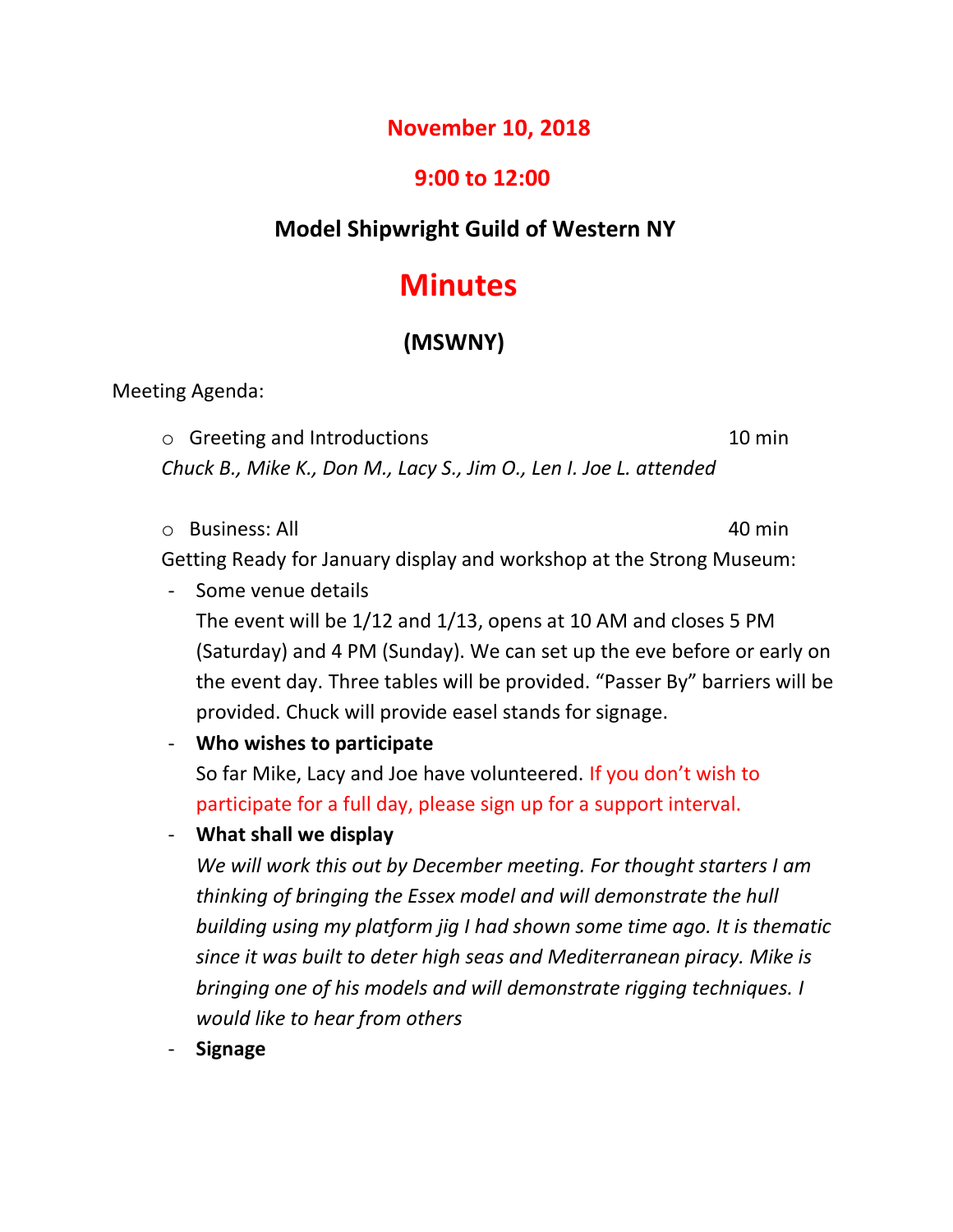Chuck and Mike are going to work on some backdrop signage that will be useful even after the event. Cost estimates are that it will run about \$40.

Chuck will also let us use some frames  $*$  %  $\times$  11 to further the signage.

Chuck will also print up some more pamphlets for distribution there.

Further possibilities for this event or future event:

- Photo display
- Play models for kids
- Running slide show

Topics for future meetings:

# - *Open slots in the schedule* I have heard from Rusty on a subject for December. Are there others?????

There will be no January meeting as it falls on the same weekend as the Strong Museum event.

#### - *Further signup*

I will send out the sign up schedule once again with what we know today.

#### *Filling out the signup sheet for the PBR sub assemblies*

Once again members were asked to sign up for some segment of the build. This project needs your help and cannot be laid on the hands of just a few. Please, please sign up for some segment. Some are long lead items and some will be needed in the early part of next year. Most are not complicated assemblies and can be built off line. Drawings and if needed material will be provided. Photos are on line.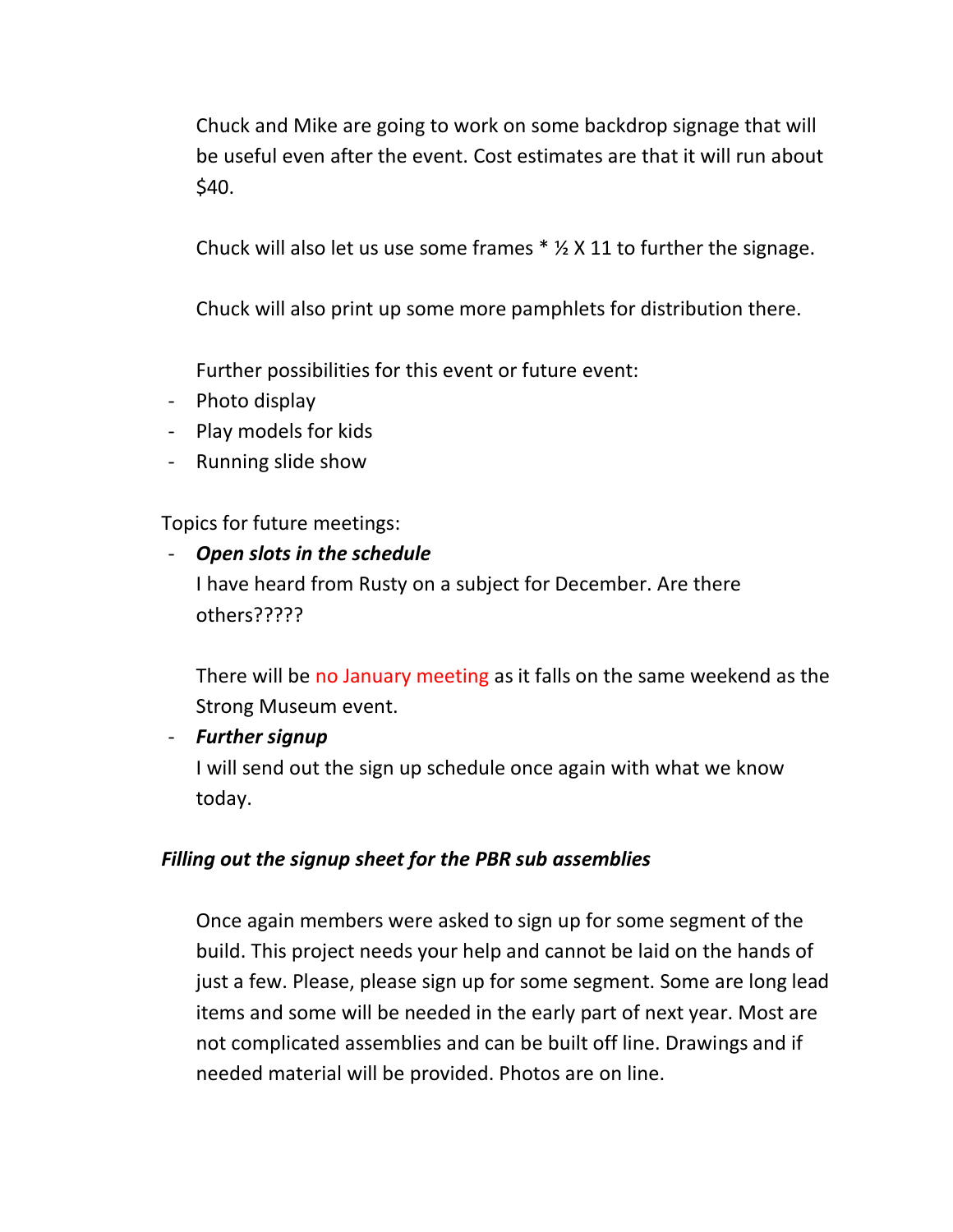Chuck has a donated Harris radio used on the PBR's.

### *Do we have a volunteer to write an article for the +55 Magazine?*

Chuck has graciously agreed to write the article. The contact information is as follows: Wagner Dotto <wdotto@twcny.rr.com>

### *A heads Up for an additional public display in 2019.*

The Rochester Public Library has a wonderful display area that we may find worth our while for a limited time display of our works. It may also be an opportunity for some Saturday like active demo/display. Chuck and I will explore this after the first of the year.

#### **Web Site Notice:**

- *Auto renewal on 11/15 of domain name for 2 years. Cost \$47.15.*
- *Auto renewal of web site on 11/15 for 1 year. Cost \$168.*

#### **Current Budget minus pending expenditures**

- *\$223 cash on hand as of 4/18*
- *\$50 receipt of funds on 10/18 (T.I.)*
- *Total cost of web site \$215.15*
- *Balance of dues account: \$223 + \$50 -\$215.15 = \$57.85*

#### o **The PBR Radar Dome: Len I.** 15 min

Len has fabricated the radar dome for the PBR out of oak as a trial. It is surprising large and heavy. His current chucking method requires a boring of a Nova like expansion chuck to hold it while turning. If he elects to continue with that approach he has agreed to fashion a "fill" disc for this void. He can also turn the dome on a face plate if he wishes and that method obviates the need for the fill disc. It is his choice. He was asked to choose a material had less grain and was lighter.